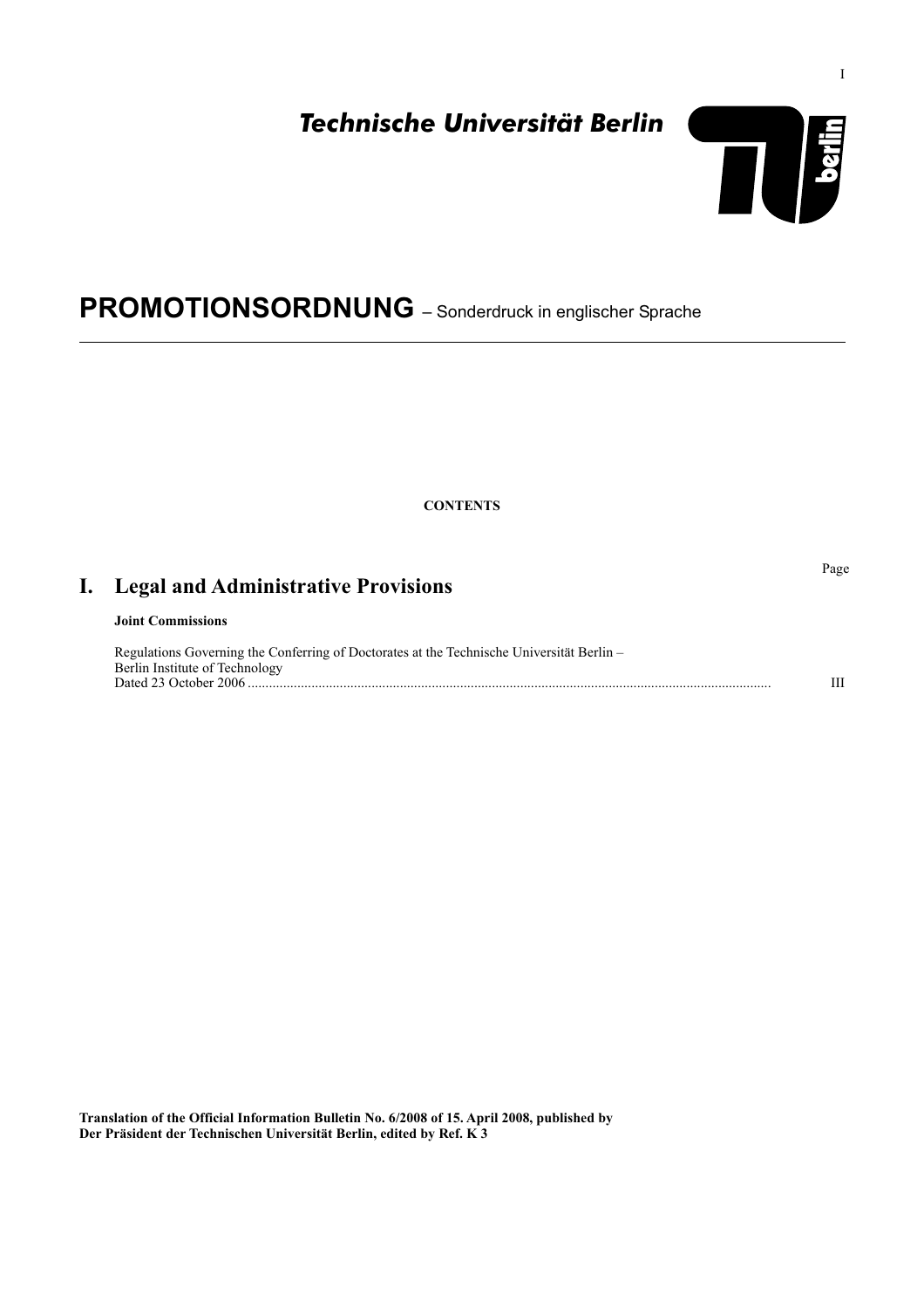# I. Legal and Administrative Provisions

## **Joint Commissions**

Regulations Governing the Conferral of Doctorates at the Technische Universität Berlin – Berlin Institute of Technology

#### **Dated 23 October 2006**

According to § 74, sub-paragraph 4 and § 7 1, sub-paragraph 1 of the legislation governing the universities in the Federal State of Berlin (Berliner Hochschulgesetz – BerlHG) in its amendment of 13 February 2003 (GVBl., page 82), and last amended by the legislation dated 6 July 2006, and according to § 18, sub-paragraph 1, no. 1 of the basic order of the Technische Universität Berlin, dated 20 November 2005 and 8 February 2008 (AMBl. TU 2006, page 11), the joint commissions, having power of decision of the faculties I to VIII to amend the regulations governing the conferral of doctorates, have decided on the following regulations governing the conferral of doctorates**\*)**:

- **§ 1 -** Overview and Basics
- § 2 Objective and Content of the Doctorate<br>
§ 3 Admission Requirements<br>
§ 4 Application as Doctoral Candidate<br>
§ 5 Admission to the Doctoral Procedure<br>
§ 6 Commencement of the Doctoral Proced<br>
§ 7 Evaluation of
- **§ 3 -** Admission Requirements
- **§ 4 -** Application as Doctoral Candidate
- **§ 5 -** Admission to the Doctoral Procedure
- **§ 6 -** Commencement of the Doctoral Procedure
- **§ 7 -** Evaluation of the Dissertation
- **§ 8 -** Scientific Defense
- **§ 9 -** Publication of the Dissertation
- **§ 10 -** Awarding the Doctorate
- **§ 11 -** Withdrawal of the Application to the Doctoral Procedure; Suspension of the Doctoral Procedure
- **§ 12 -** Joint Doctoral Procedure with Foreign Educational Institutions
- **§ 13 -** Honorary Doctorates
- **§ 14 -** Revocation of a Doctoral Degree
- **§ 15 -** Transitional Arrangements
- **§ 16 -** Effectiveness

Annex to the regulation governing the conferral of doctorates of the Technische Universität Berlin – Berlin Institute of Technology

#### **§ 1 -** Overview and Basics

These regulations governing the conferral of doctorates apply to the following university degrees: Doctor of Engineering Sciences (Dr.-Ing.), Doctor of Science (Dr. rer. nat.), Doctor of Philosophy (Dr. phil.), and Doctor of Economic Sciences (Dr. rer. oec.) at the Technische Universität Berlin. The responsibilities of the faculties for the awarding of doctor's degrees are laid down in Appendix 1.

(2) The faculties may present proposals to the Senate for awarding a degree according to section 1 honoris causa (h.c.), as well as for honouring outstanding achievements.

(3) The degrees cited in sub-paragraph 1 shall be awarded only once for a special field.

#### **§ 2 -** Objective and Content of the Doctorate

(1) The doctoral process establishes the qualification that the doctoral candidate has the capability of achieving an independent con-

tribution to scientific research and development. This capability is demonstrated through the acceptance of a written dissertation and a successful scientific defense.

(2) The dissertation is a scientific treatise written by the doctoral candidate that advances the scientific state-of-the-art in a research area. The focus of the dissertation depends on the doctoral title: for Dr.-Ing. the focus is in an engineering science, for Dr. rer. nat. the focus is in a mathematical or natural science, for Dr. phil. the focus is in the humanities or the social sciences, and for Dr. rer. oec. the focus is in economics or business administration. The dissertation shall be written in German or English. With the approval of the faculty council it may also be written in another language. In any case an abstract of the dissertation must be written in both German and English. A professor or junior professor must represent the field of dissertation in the faculty/school. A prior partial or complete publication of the dissertation is permitted.

(3) In the scientific defense, the doctoral candidate should present the methodical approach and the scientific results of the dissertation and thereby demonstrate that he or she is capable of carefully structuring and evaluating the problems and findings of the dissertation in the subject of discourse.

#### **§ 3 -** Admission Requirements

(1) In order to be admitted as doctoral candidate, an applicant must have completed scientific university studies with a Diplom, Master's Degree, M.A. or Staatsexamen. The aforementioned scientific university studies have to be successfully completed in an engineering science for a doctoral title of Dr.-Ing., in a mathematical or natural science for a Dr. rer. nat., or in the fields of the humanities or social sciences for a Dr. phil., and in an economics science for a Dr. rer. oec. Especially capable applicants, who do not hold a degree according to sentence 1 of this paragraph, can be admitted by the faculty council after conducting additional study and completing additional examinations.

(2) If an applicant has completed a Diplom or Master's degree at a University of Applied Sciences (Fachhochschule) with one of the qualifications "with distinction", "very good", or "good", the scientific ability to conduct doctoral studies must be proven. Such proof is given through passing (at least one, up to three) admission exams in the subject area of the doctoral studies and related fields, after the candidate has applied for admission as doctoral candidate in accordance with  $\hat{\S}$  4. The admission examination verifies that the applicant has the required scientific abilities in the field of the intended doctoral studies. The attendance of courses prior to admission into the doctoral studies is not required. The faculty council decides on the content of the admission examination. An unsuccessful admission examination cannot be repeated, not even at another faculty.

(3) If the applicant has conducted and completed university studies abroad, the faculty council is entitled to accept the equality of the university degree with a German university degree under consideration of an expertise that should be obtained from the presidial committee of the Technische Universität Berlin. In the event that the faculty council does not accept the equality, additional studies and examinations may be required or the application declined.

(4) The additional qualifications that have been required in subparagraphs 1 and 3, and the proof required in sub-paragraph 2, must be submitted prior to the application for beginning the doctoral process.

<sup>\*)</sup> Confirmed by the Senatorial Administration of Education, Science and Research on 7 February 2008.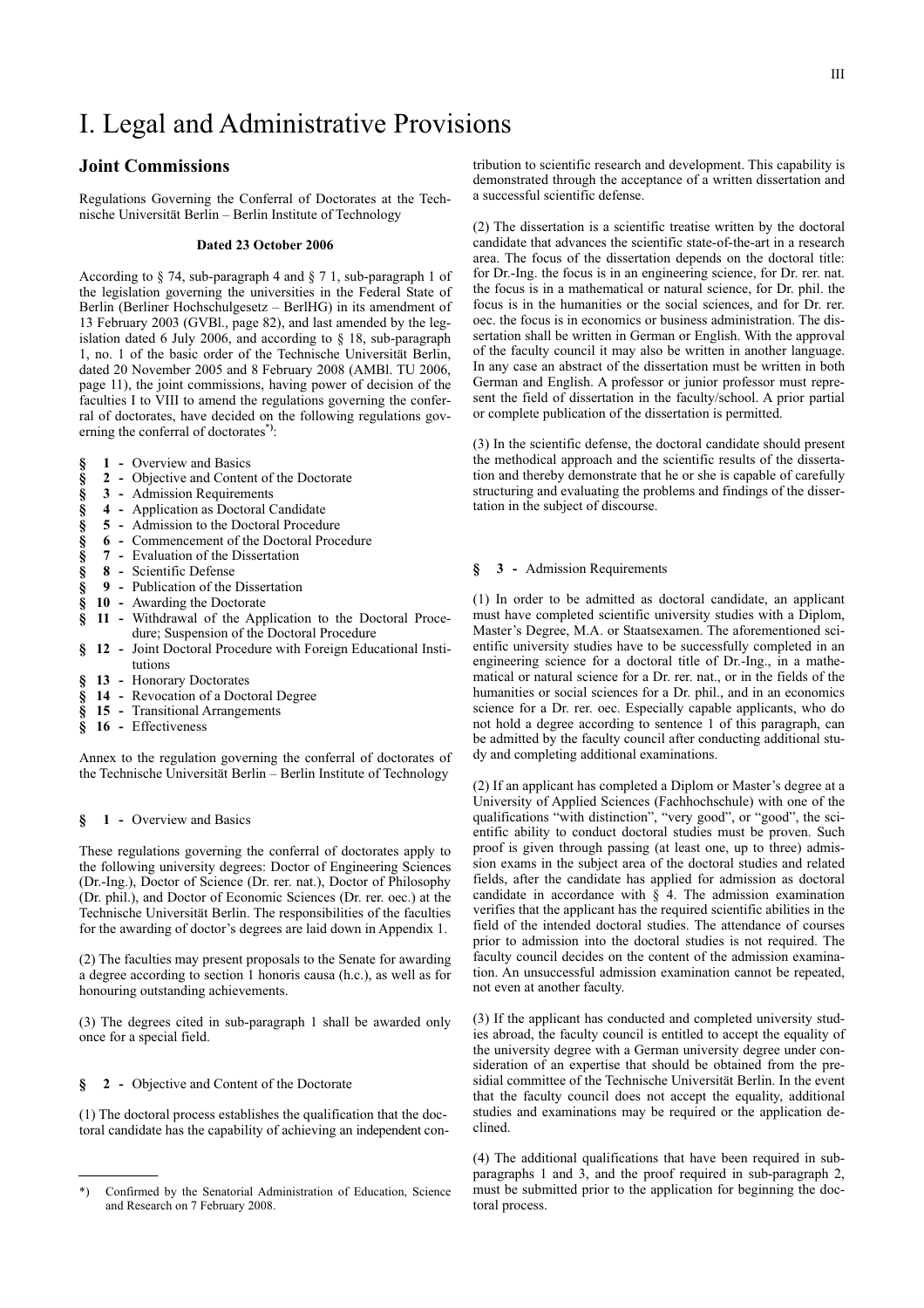(5) The faculty council must decline admission as doctoral candidate if the thesis or similar work of the applicant has already been evaluated within the scope of a doctoral procedure at a scientific university.

#### **§ 4 -** Application as Doctoral Candidate

(1) The applicant must announce in writing the intention to apply as doctoral candidate at the selected faculty at the earliest possible time. The application must contain a description of the envisioned subject of dissertation, a work plan, as well as the documentation in accordance with  $\S$  5, sub-paragraph 1, nos. 1-3; candidates that have completed a degree at a Fachhochschule must attach their Master's thesis, as well as any possible additional scientific theses. If the thesis of the applicant is advised by a professor or junior professor of the faculty, or by a junior research group leader, his or her advisor must provide a confirmation. The dean examines the application and informs the applicant of either acceptance and possible conditions, or a denial in writing according to subparagraph 3.

(2) In the case of an acceptance of his/her application the applicant is entitled to reasonable support of his or her thesis by the faculty within the scope of the available materials and personnel. There is no entitlement to a place of employment in the university. If the advisor has declared his consent, he or she is obligated to consult the applicant unless he or she can substantiate important reasons for the termination of the advisor role to the faculty council.

(3) The faculty council may reject the application only if:

- 1. The field or research topic of the intended dissertation is not covered by a full-time professor in the faculty;
- 2. The thesis seems not to be practicable within the scope of the materials and personnel that are available or by the subject;
- 3. The requirements stated in § 3 are not met.

This rejection must be substantiated in writing to the applicant.  $\S$ 11, sub-paragraph 4, sentence 1 applies, accordingly.

(4). With the acceptance of the application the doctoral applicant becomes a doctoral candidate. Unless employed by the Technische Universität Berlin the doctoral candidate is required to register as student at the Technische Universität Berlin in accordance with § 25, sub-paragraph 4 BerlHG (Higher Education Act of Berlin).

#### **§ 5 -** Admission to the Doctoral Procedure

(1) The application for admission to the doctoral procedure must be directed in writing to the proper faculty. The application is also permissible if the intention to become a doctoral candidate has not been registered in accordance with § 4, sub-paragraph 1, or if the faculty council has rejected the application.

The application for admission to the doctoral procedure must include:

- 1. A declaration that the current regulations governing the conferral of doctorates at the Technische Universität Berlin is known;
- 2. Documentation as required in § 3;
- 3. A curriculum vitae in tabular form;
- 4. Four printed copies of the dissertation. Provided that more than two evaluators will evaluate the thesis, the appropriate amount of copies must be provided.
- 5. A statutory declaration to the effect that the dissertation has been drawn up independently. All aids and sources must be specified, and if the thesis has been established in cooperation with other scientists, their names must be indicated ;
- 6. Details as to what extent the dissertation or parts of it have already been published, plus a list of these publications and a copy, if applicable;
- 7. A declaration as to whether, earlier, or simultaneously, an application for admission as doctoral candidate in accordance with § 4 or a doctoral procedure has been applied for at another university or faculty. If applicable, complete details should be provided about its outcome (see also § 7, subparagraph 4, sentence 3).

(2) The doctoral applicant may propose the evaluator of the dissertation, whose selection must be justified, in writing, as attachment to the application to the doctoral procedure.

(3) The application to the doctoral procedure and all submitted documents will remain with the faculty.

### **§ 6 -** Commencement of the Doctoral Procedure

(1) The dean of the faculty will examine the application for the doctoral procedure and determine whether all required conditions are met. If so, the application to the doctoral procedure will be presented immediately to the faculty council for consultation and decision. In the case of denial by the faculty council it will be processed in accordance with § 11, sub-paragraph 4.

(2) The members of the faculty council, as well as the professors and junior professors that are members of the faculty are entitled to inspect the submitted documents.

(3) If the faculty council endorses the application for admission to the doctoral procedure, it will nominate a doctoral committee. This committee consists of a chairman and at least two evaluators, one of whom should not be a member of the Technische Universität Berlin.

(4) The chairman and one evaluator of the doctoral committee must be professors or junior professors of the faculty. Provided that a professor has been appointed as advisor in accordance with § 4, sub-paragraph 1, he or she will also satisfy the requirements of sentence 1, even after retirement or acting as an emeritus professor. The additional evaluators may also be professors with leave of absence or retired professors, outside lecturers, or extraordinary professors or honorary professors of the faculty. Evaluators may also be professors of another faculty of the Technische Universität Berlin or of another university. In particularly justified cases an expert may also be chosen from the circle of other scientists with advanced degrees (Ph.D.).

(5) The dean of the faculty will inform the doctoral candidate of the opening of the doctoral procedure and composition of the doctoral committee.

(6)If the faculty council rejects the application of admission to the doctoral procedure, the dean will immediately inform the applicant. The rejection will be substantiated in writing by the faculty council and supplied with an instruction about the right to appeal. The dean will also inform the presidial committee of the Technische Universität Berlin.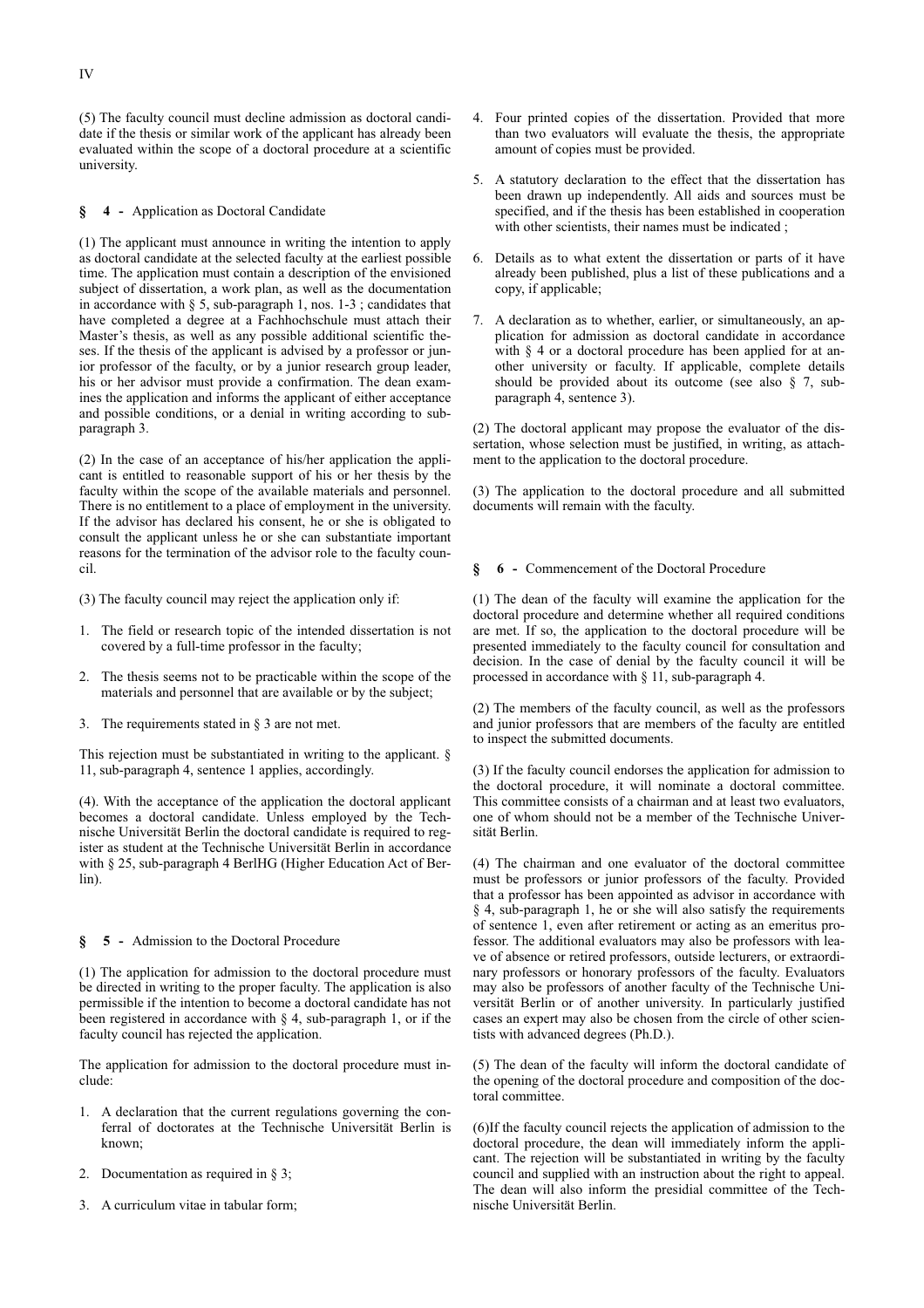#### **§ 7 -** Evaluation of the Dissertation

(1) The evaluators will individually and independently judge whether the submitted dissertation may be accepted as a worthy doctoral performance. They will produce written assessments with one of the following qualifications:

"very good", "good", "satisfactory", "acceptable", or "not acceptable".

Before completing their assessments, the evaluators will inform the doctoral candidate about any objections in order to give him/her the opportunity to amend or slightly modify the dissertation.

(2) The assessments of the evaluator should not be presented later than three months after the opening of the doctoral procedure or after submission of an amended version to the dean of the faculty. Copies of the assessments will be submitted to the chairman of the doctoral committee by the dean. Any delay must be explained to the chairman of the doctoral committee.

(3) Provided that the majority of evaluators assess the dissertation positively the chairman of the doctoral committee will propose to the dean the continuation of the doctoral procedure.

(4) Provided that the majority of evaluators assess the dissertation negatively, the dissertation is rejected and the doctoral procedure will be suspended. The dean of the faculty will issue to the doctoral applicant a written notification about the suspension of the doctoral procedure (corresponding with § § 11, sub-paragraph 4, sentence 1). A rejected dissertation must not be presented as a doctoral thesis at another faculty of the Technische Universität Berlin.

(5) Provided that exactly half of the experts evaluate the dissertation negatively, the faculty council, in consultation with the doctoral committee and the doctoral candidate, will nominate another evaluator who should be professor of another university. The majority of evaluators will then decide on the continuation or suspension of the doctoral procedure.

#### **§ 8 -** Scientific Defense

(1) Provided that the doctoral procedure is continued the dean will arrange with the doctoral committee and the doctoral candidate the date of the scientific defense. For this, the dean will invite the following:

- a) Members of the doctoral committee, additional evaluators and the doctoral candidate;
- b) Members of the faculty council, professors, junior professors, external lecturers, extraordinary professors or honorary professors and the scientific employees with an advanced degree (PhD) who are members of the faculty, and the presidial committee;
- c) Upon a justified proposal by the doctoral candidate or members of the faculty council: additional scientists who do not have to be members of the Technische Universität Berlin,

at least 14 days prior to the scheduled date.

The dissertation is displayed in the faculty administration for review by the persons mentioned in sentence 2 for at least a period of 14 days prior to the scientific defense. Members of the doctoral committee, professors, and members of the faculty committee will have access to the evaluations in accordance with § 7. The dean may grant access to the evaluations to the persons cited under sentence 2, letter c).

(2) The scientific defense is public and held in German and English; the chairman of the doctoral committee may permit exceptions provided that all members of the doctoral committee agree with the decision. The presence of all members of the doctoral committee is required during the entire defense. A simultaneous defense with several doctoral candidates is not permitted.

(3) The scientific defense consists of a talk of normally 30 minutes given by the doctoral candidate about the dissertation and a subsequent discussion with the evaluators about the subject area of the dissertation. Thereafter, with the consent of the doctoral committee's chairman, the audience may direct questions to the doctoral candidate on the subject of the dissertation. This discussion normally lasts one hour. The scientific defense lasts at least 90 minutes, but should not exceed 120 minutes.

(4) Immediately after the scientific defense the doctoral committee will decide in a non-public meeting whether the doctoral candidate has passed the scientific debate with the mark:

 very good, good, satisfactory or acceptable,

or whether the doctorate cannot be awarded due to the results of the scientific debate. Additionally, the doctoral committee aggregates the decisions of the evaluators into a joint decision of:

 very good, good, satisfactory or acceptable.

On the basis of the joint decisions about the dissertation and the scientific debate the doctoral committee will decide whether the doctoral procedure has altogether been passed with either:

 distinction (or summa cum laude), very good (or magna cum laude), good (or cum laude), or passed (or rite)

The overall decision "passed with distinction" should only be awarded if all experts assessed the dissertation with the qualification "very good" and also the scientific defense with the qualification "very good".

(5) A written record should be prepared about the scientific defense that must contain at least the following information:

- Place, date and period of the scientific defense;
- Name of doctoral applicant;
- Title of dissertation;
- Members of the doctoral committee:
- Assessment of the dissertation:
- Decision of the scientific debate;
- Overall decision;
- Remarks concerning the publication;
- Attendance list.

The record will be signed by the chairman of the doctoral committee and by the evaluators.

(6) The chairman of the doctoral committee immediately informs the doctoral candidate of the result and issues a preliminary cer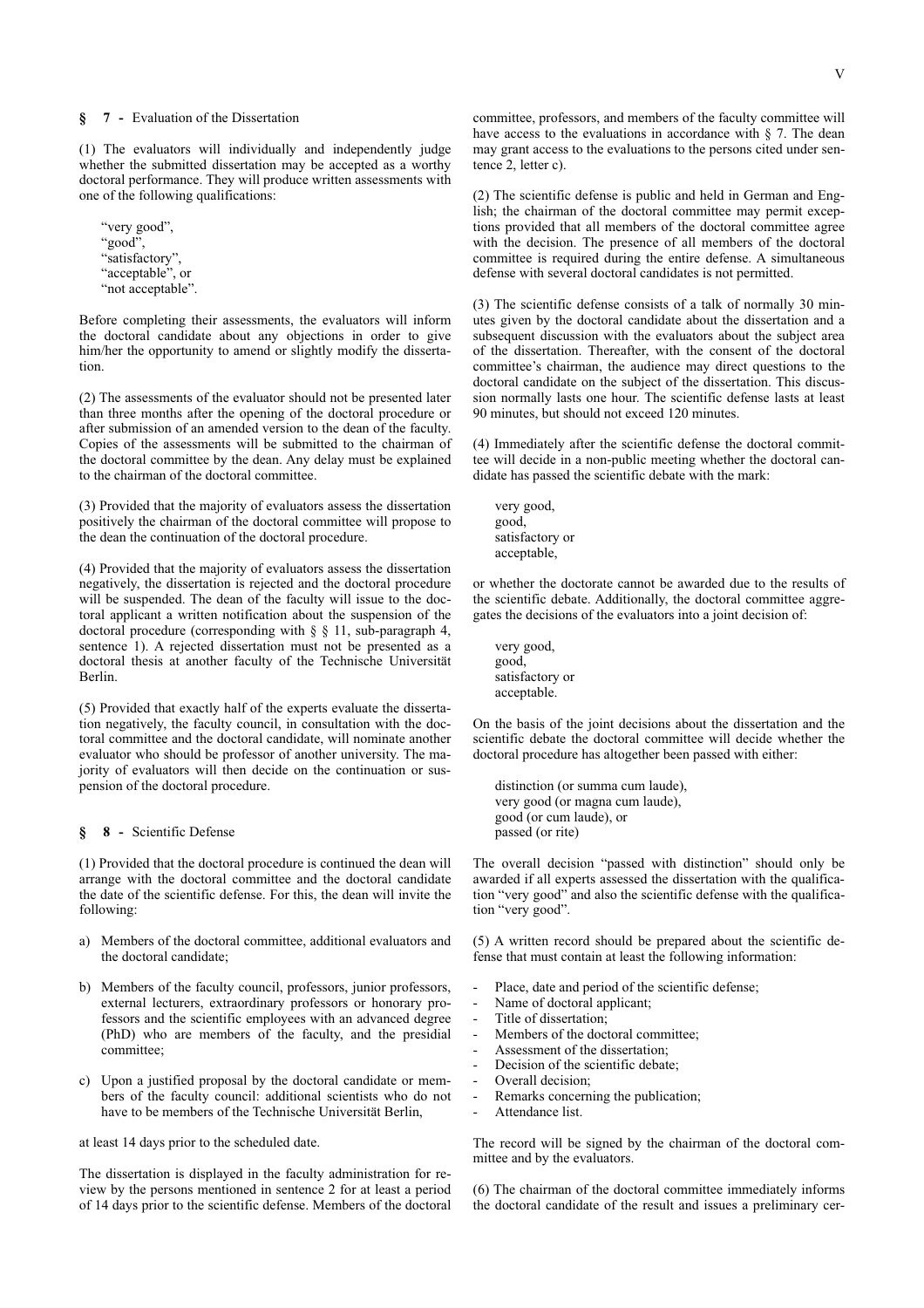tificate. Slight or stylistic modifications of the dissertation may be agreed between the doctoral candidate and the doctoral committee. The dean will be informed of the overall result of the doctorate and advises the faculty council in the public part of the next council meeting about the doctorate without announcing the mark.

(7) If the doctorate cannot be executed according to the results of the scientific defense it may be repeated once within the next 12 months, and only if the doctoral candidate has applied for a repetition within one month after notification of the results.

(8) If the doctoral candidate has not applied for a repetition of a failed scientific defense, or if the doctoral candidate has not passed the repeated scientific defense, the doctoral procedure will be suspended. The doctoral applicant will be advised accordingly.  $\delta$ 11, sub-paragraph 4 will apply for giving a decision.

#### **§ 9 -** Publication of the Dissertation

(1) Before the doctorate can be awarded to the candidate after successfully passing the scientific defense, the dissertation must be disclosed to the scientific public in a reasonable manner by reproduction and distribution.

(2) Disclosure of the dissertation in a reasonable manner to the scientific public will be deemed as fulfilled if the author, in addition to the examination copies for the faculty, furnishes to the university library free of charge, as follows:

- 1. 40 copies in letterpress or photocopied form for the purpose of distribution, or
- 2. three copies, if the publication occurs or has occurred unabridged in one or more journals, or
- 3. three copies, if a commercial publisher agrees to carry out the distribution and a minimum edition of 150 copies is agreed upon, and if on the reverse/back page of the cover page the publication is designated as a dissertation, stating the Technische Universität Berlin as the place of dissertation, or
- 4. three copies, together with the original and 40 additional copies in microfiche form, or
- 5. three copies and an electronic version, whose data format and data carrier should be co-ordinated together with the university library.

In the first case the university library is committed to keep the surplus of exchange copies in an adequate number for a period of four years. In cases 2, 4 and 5 the doctoral candidate must transfer the right to the university to reproduce additional copies or make it available through (online) databases.

(3) In addition, an abstract of the dissertation not exceeding more than one page should be prepared,. One copy of the abstract should be distributed to each member of the faculty council, each member of the doctoral committee, and the university library.

(4) If a dissertation is distributed by a commercial publisher and if he is granted a contribution to the printing costs from public funds, a reasonable number of copies should be made available to the university library.

(5) In the copies of the dissertation and abstract that have been made available to the university the date of the scientific debate, the evaluators and the university library seal (D83) of Technische Universität Berlin must be stated in all correspondence. The library seal D83 should also be included in all copies of a dissertation that are published through a publisher.

#### **§ 10 -** Awarding the Doctorate

(1) The dean awards the doctorate by surrendering the doctoral diploma as soon as the doctoral candidate has prepared the documentation in accordance with § 9 and submitted it to the university library.

(2) The diploma contains the subject, the overall decision of the doctoral procedure, the date of the scientific defense, and the dated signatures of the president and the dean, as well as the seal of the Technische Universität Berlin. As a guide, a sample of the diploma is attached as Annex 2.

(3) With the provision of the doctoral diploma the doctoral candidate is entitled to hold the respectively awarded degree.

(4) The faculty administration maintains a file to keep a record of submitted doctoral applications and awarded doctorates.

**§ 11 -** Withdrawal of the Doctoral Application, Suspension of the Doctoral Procedure

(1) The faculty can only comply with a doctoral candidate's request for withdrawal of the doctoral application as long as no written evaluation has been submitted.

(2) Provided that the doctoral candidate fails or rejects to comply with a request that has been sent to him/her by the dean with respect to the doctoral procedure, without an accepted remedy from the faculty committee, or if the doctoral candidate fails to submit the revised version of a dissertation without a convincing reason that has been accepted by the chairman of the doctoral committee, within a period of six months after a positively assessed scientific defense, the doctoral procedure will be suspended through a written declaration by the doctoral committee. The same also applies if, after a written opinion from an evaluator has been submitted, the doctoral candidate advises that he or she does not wish to continue the doctoral procedure.

(3) If it is determined, prior to awarding the doctoral diploma, that the doctoral candidate has made scientific misrepresentations, the faculty council will decide, upon giving the opportunity to the doctoral candidate to comment on the accusations, whether the doctoral procedure should be continued. If there are doubts concerning the arguments or the accusations the procedure will be suspended until clarification.

(4) The dean must issue, substantiate and provide the notifications with an instruction about the right to an appeal in writing. The presidial committee is to be notified.

(5) If the doctoral procedure is ended by a rejection, or if it is to be suspended, the dean will notify the presidial committee of the Technische Universität Berlin who will, upon the notification becoming final, also notify all other German-speaking universities.

#### **§ 12 -** Joint Doctoral Procedure with Foreign Educational Institutions

(1) In order to foster international cooperation the faculty may carry out a joint doctoral procedure with foreign universities or comparable educational institutions.

(2) The scope of the joint doctoral procedure should be stipulated ad hoc in a contractual provision whereby the regulations governing the conferral of doctorates will apply for the joint doctoral procedure. Any deviation from these doctoral regulations may be incorporated within the contractual provision in terms according to the subsequent rules.